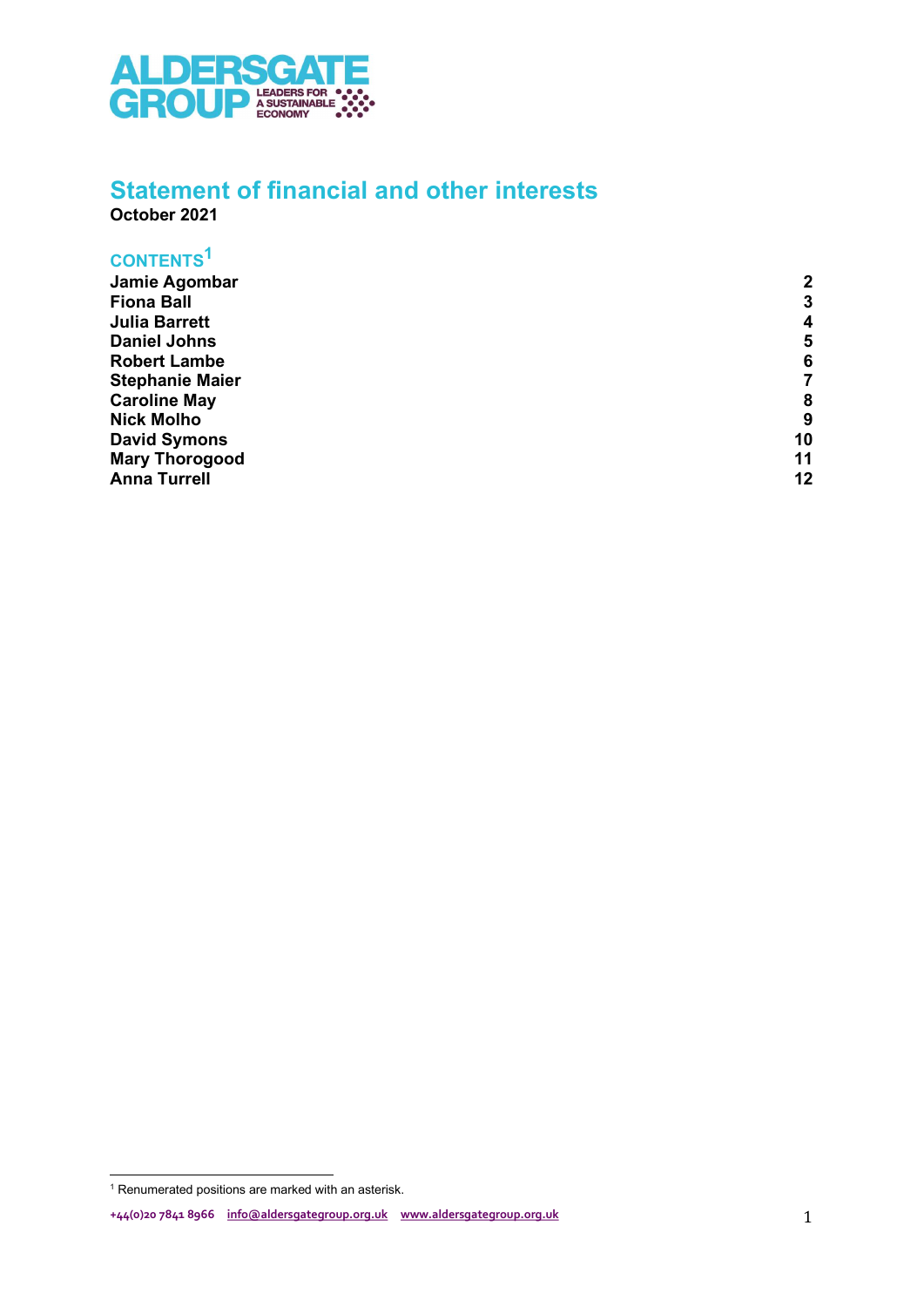

# JAMIE AGOMBAR

| <b>ORGANISATION</b>                                         | <b>ACTIVITIES</b> | <b>ROLE HELD</b>           | <b>COMMENTS</b>                 |
|-------------------------------------------------------------|-------------------|----------------------------|---------------------------------|
| Employment                                                  |                   |                            |                                 |
| SOS-UK                                                      | Campaigning       | <b>Executive Director*</b> |                                 |
| Directorships, trusteeships or similar                      |                   |                            |                                 |
| SOS-International                                           | Campaigning       | Acting CEO                 | Registered in<br><b>Denmark</b> |
| Aldersgate Group                                            |                   | <b>Director</b>            |                                 |
| Social, professional and other memberships                  |                   |                            |                                 |
| Institute of<br>Environmental<br>Management &<br>Assessment | Professional      | Fellow                     |                                 |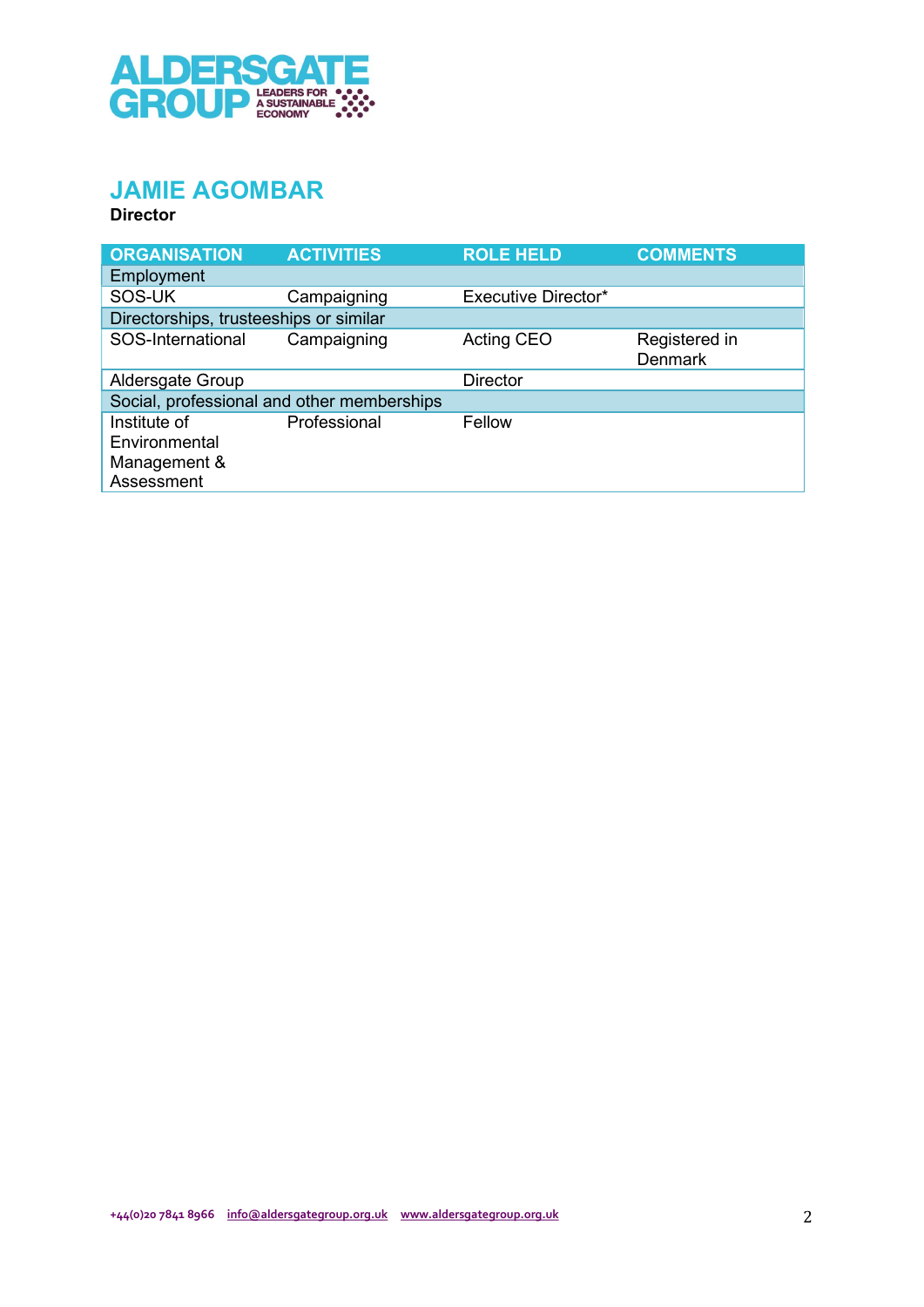

## FIONA BALL

| <b>ORGANISATION</b>                        | <b>ACTIVITIES</b>        | <b>ROLE HELD</b>                   | <b>COMMENTS</b>   |
|--------------------------------------------|--------------------------|------------------------------------|-------------------|
| Employment                                 |                          |                                    |                   |
| Sky plc                                    | Entertainment &<br>media | Group Director,<br>Bigger Picture* | <b>Since 2005</b> |
| Directorships, trusteeships or similar     |                          |                                    |                   |
| Aldersgate Group                           |                          | <b>Director</b>                    | <b>Since 2015</b> |
| <b>BAFTA Albert</b>                        | Sustainability           | <b>Committee Member</b>            |                   |
| Directorate                                | Production               |                                    |                   |
| CBI Energy and                             |                          | <b>Committee Member</b>            |                   |
| <b>Climate Change</b>                      |                          |                                    |                   |
| Committee                                  |                          |                                    |                   |
| The Dawnay School                          | <b>Junior School</b>     | <b>Vice Chair Governor</b>         |                   |
| <b>Natural Capital</b>                     | <b>External Advisory</b> | Member                             |                   |
| <b>Partners</b>                            | Group                    |                                    |                   |
| <b>UK Corporate</b>                        |                          | <b>Committee Member</b>            |                   |
| Leaders Group                              |                          |                                    |                   |
| Social, professional and other memberships |                          |                                    |                   |
| Institute of                               | Professional             | <b>Fellow Member and</b>           |                   |
| Environmental                              | Membership               | Chartered                          |                   |
| Management &                               |                          | Environmentalist                   |                   |
| Assessment                                 |                          |                                    |                   |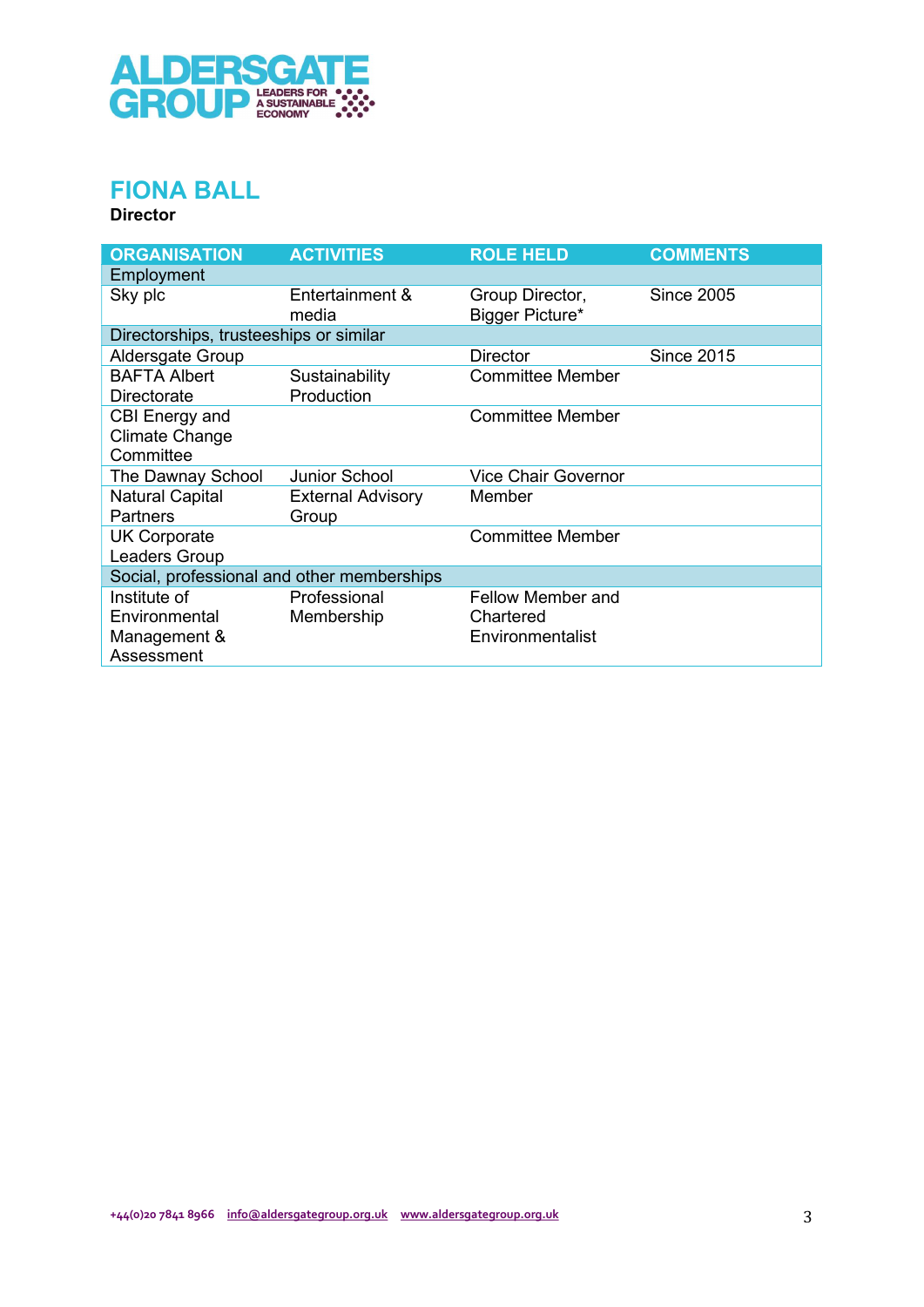

### JULIA BARRETT

| <b>ORGANISATION</b>                          | <b>ACTIVITIES</b>                                                                          | <b>ROLE HELD</b>                                    | <b>COMMENTS</b>   |
|----------------------------------------------|--------------------------------------------------------------------------------------------|-----------------------------------------------------|-------------------|
| Employment                                   |                                                                                            |                                                     |                   |
| <b>Willmott Dixon</b>                        | Construction                                                                               | <b>Chief Sustainability</b><br>Officer <sup>*</sup> | <b>Since 2012</b> |
| Directorships, trusteeships or similar       |                                                                                            |                                                     |                   |
| Aldersgate Group                             |                                                                                            | <b>Director</b>                                     | <b>Since 2019</b> |
| Social, professional and other memberships   |                                                                                            |                                                     |                   |
| Supply Chain<br><b>Sustainability School</b> | <b>Construction Supply</b><br>Chain                                                        | <b>Board Member</b>                                 | <b>Since 2018</b> |
| Institution of Civil<br><b>Engineers</b>     | Professional<br><b>Institution for Civil</b>                                               | Resource<br><b>Management Expert</b>                | <b>Since 2010</b> |
|                                              | Engineering                                                                                | <b>Panel Member</b>                                 |                   |
| years                                        | Past directorships, trusteeships and other relevant positions with end dates in the last 5 |                                                     |                   |
| <b>BRE Trust</b>                             | Construction charity                                                                       | <b>Board Trustee</b>                                | 2018-2019         |
|                                              |                                                                                            |                                                     |                   |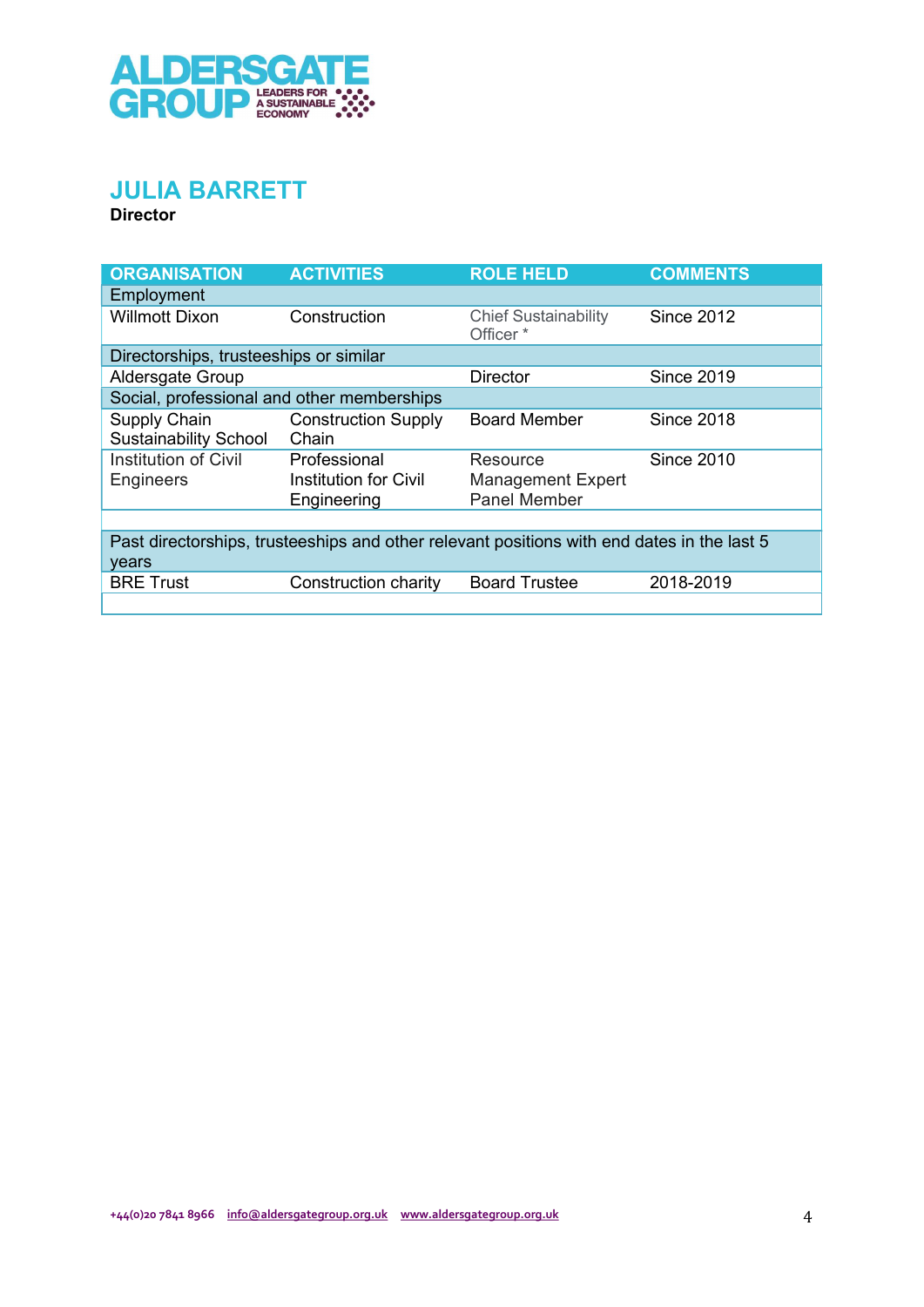

# DANIEL JOHNS

| <b>ORGANISATION</b>                    | <b>ACTIVITIES</b>                                                                          | <b>ROLE HELD</b>          | <b>COMMENTS</b>   |
|----------------------------------------|--------------------------------------------------------------------------------------------|---------------------------|-------------------|
| Employment                             |                                                                                            |                           |                   |
| Anglian Water                          | Water                                                                                      | Head of Public Affairs*   |                   |
| Directorships, trusteeships or similar |                                                                                            |                           |                   |
| Aldersgate Group                       |                                                                                            | <b>Director</b>           | <b>Since 2021</b> |
| <b>National Flood Forum</b>            |                                                                                            | <b>Director</b>           | <b>Since 2019</b> |
|                                        | Social, professional and other memberships                                                 |                           |                   |
| Labour Party                           |                                                                                            | Member                    |                   |
| Dulwich Paragon                        |                                                                                            | Member                    |                   |
| <b>CIWEM</b>                           |                                                                                            | Fellow                    |                   |
|                                        |                                                                                            |                           |                   |
|                                        |                                                                                            |                           |                   |
|                                        | Past directorships, trusteeships and other relevant positions with end dates in the last 5 |                           |                   |
| years                                  |                                                                                            |                           |                   |
| London School of                       |                                                                                            | <b>Visiting Research</b>  | Ended 2017        |
| Economics                              |                                                                                            | Fellow                    |                   |
| <b>Grantham Research</b>               |                                                                                            |                           |                   |
| Institute                              |                                                                                            |                           |                   |
| John Burns Primary                     |                                                                                            | <b>Chair of Governors</b> | Ended 2019        |
| School, Battersea                      |                                                                                            |                           |                   |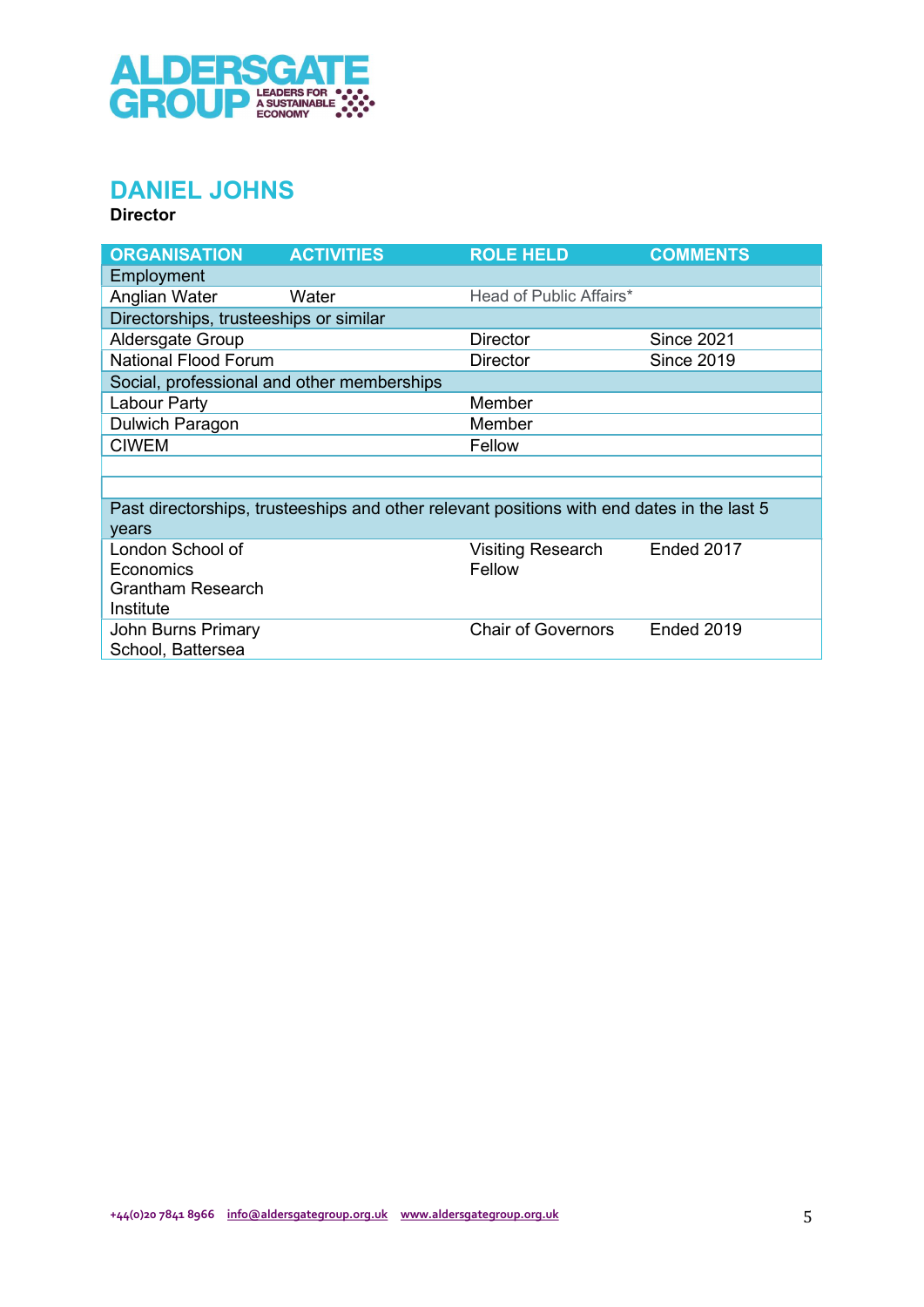

## ROBERT LAMBE

Treasurer and Director

| <b>ORGANISATION</b>                        | <b>ACTIVITIES</b>                                                                             | <b>ROLE HELD</b>                                | <b>COMMENTS</b>         |
|--------------------------------------------|-----------------------------------------------------------------------------------------------|-------------------------------------------------|-------------------------|
| Employment                                 |                                                                                               |                                                 |                         |
| <b>Melius Homes</b>                        | Construction &<br><b>Property Services</b>                                                    | Managing Director*                              |                         |
| Directorships, trusteeships or similar     |                                                                                               |                                                 |                         |
| Aldersgate Group                           |                                                                                               | Treasurer and<br><b>Director</b>                | <b>Since 2011</b>       |
| Social, professional and other memberships |                                                                                               |                                                 |                         |
| <b>Green Construction</b><br>Board         | Government/Industry<br>group to drive net zero<br>construction                                | <b>Board Member</b>                             |                         |
| Construction<br>Leadership Council         | <b>Construct Zero</b><br>programme board                                                      | Member                                          |                         |
| years                                      | Past directorships, trusteeships and other relevant positions with end dates in the last five |                                                 |                         |
| <b>BUILD UK</b>                            | Trade organisation for<br>major and specialist<br>contractors in UK                           | <b>Chair of Environment</b><br>Leadership Group | Role ended June<br>2016 |
| Chartered Institute of<br><b>Building</b>  | Education,<br>Qualifications,<br>Standards and<br><b>Practice Board</b>                       | <b>Board Member</b>                             | Role ended June<br>2020 |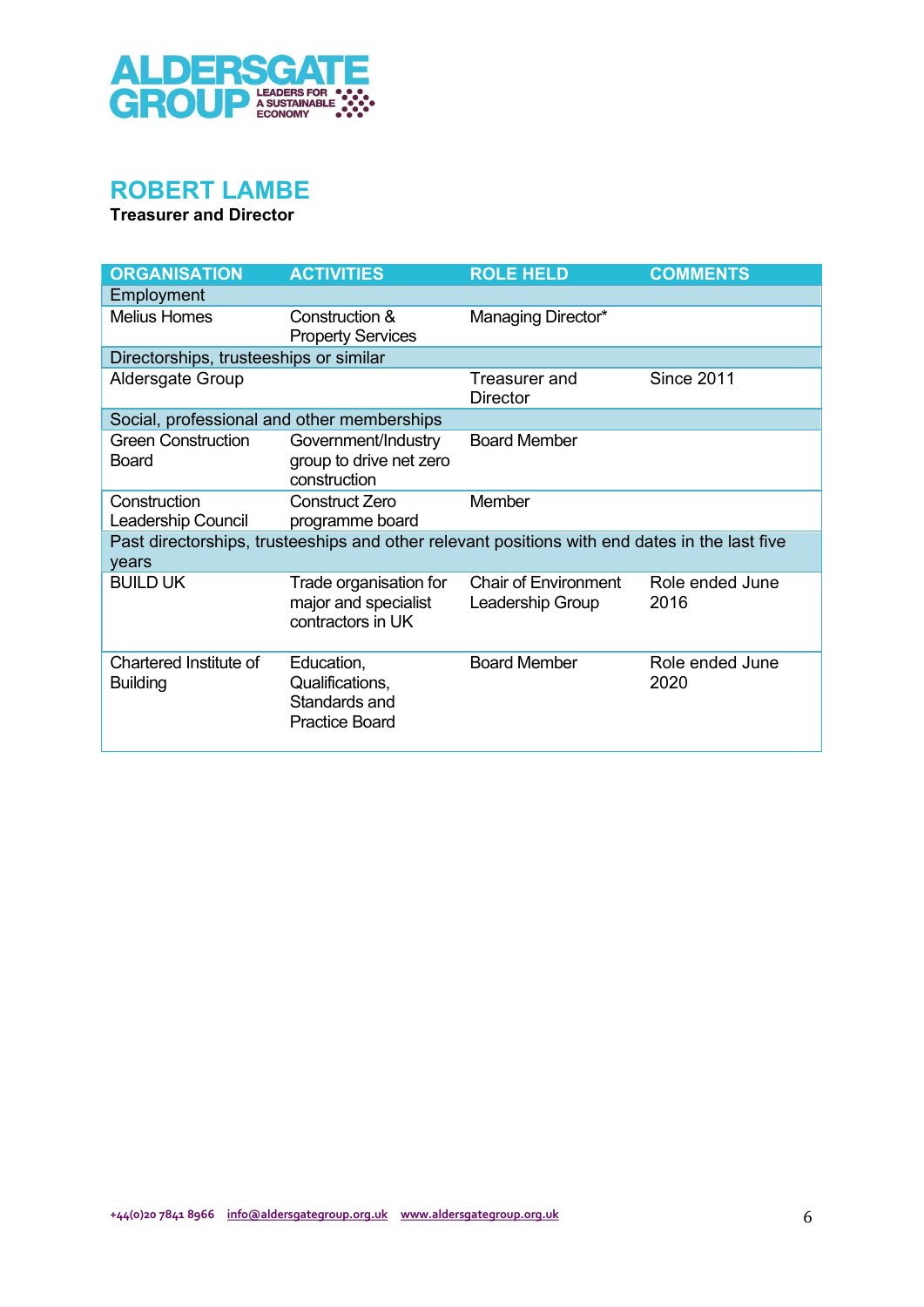

# STEPHANIE MAIER

| <b>ORGANISATION</b>                                                              | <b>ACTIVITIES</b>                                                      | <b>ROLE HELD</b>                                     | <b>COMMENTS</b>   |
|----------------------------------------------------------------------------------|------------------------------------------------------------------------|------------------------------------------------------|-------------------|
| Employment                                                                       |                                                                        |                                                      |                   |
| <b>GAM Investments</b>                                                           | Asset Manager                                                          | Global Head<br>Sustainable and<br>Impact Investment* | <b>Since 2021</b> |
| Directorships, trusteeships or similar                                           |                                                                        |                                                      |                   |
| <b>Friends Provident Foundation</b>                                              |                                                                        | Trustee                                              | <b>Since 2020</b> |
| Aldersgate Group                                                                 |                                                                        | <b>Board Director</b>                                | <b>Since 2016</b> |
| Institutional Investor                                                           |                                                                        | Chair, Corporate                                     | <b>Since 2014</b> |
| Group on Climate                                                                 |                                                                        | Programme                                            |                   |
| Change (IIGCC)                                                                   |                                                                        |                                                      |                   |
|                                                                                  |                                                                        |                                                      |                   |
| Social, professional and other memberships                                       |                                                                        |                                                      |                   |
| <b>CFA Society UK</b>                                                            |                                                                        | <b>IMC Member</b>                                    | <b>Since 2007</b> |
|                                                                                  |                                                                        |                                                      |                   |
| dates in the last 5 years                                                        | Past directorships, trusteeships and other relevant positions with end |                                                      |                   |
| <b>UK Sustainable</b><br>Investment and<br><b>Finance Association</b><br>(UKSIF) |                                                                        | Board Director - Vice 2013-2019<br>Chair             |                   |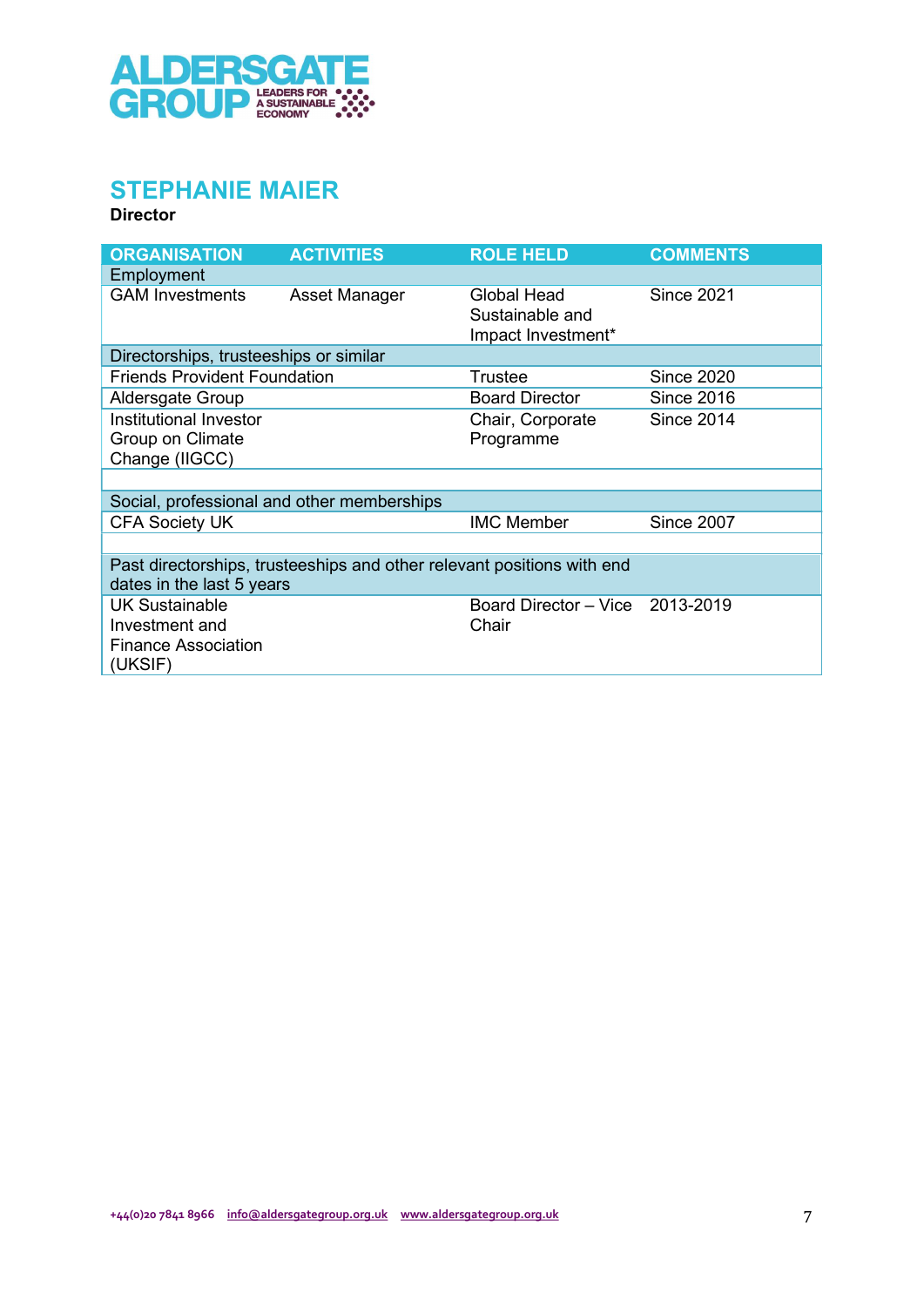

# CAROLINE MAY

| <b>ORGANISATION</b>                                              | <b>ACTIVITIES</b>          | <b>ROLE HELD</b>                                                               | <b>COMMENTS</b> |
|------------------------------------------------------------------|----------------------------|--------------------------------------------------------------------------------|-----------------|
| Employment                                                       |                            |                                                                                |                 |
| Norton Rose Fulbright<br><b>LLP</b>                              | Law firm                   | Partner, Head of<br>Environment,<br>Sustainability, Health<br>and Safety EMEA* |                 |
| Directorships, trusteeships or similar                           |                            |                                                                                |                 |
| <b>Aldersgate Group</b>                                          |                            | <b>Director</b>                                                                | 2018-Present    |
| Social, professional and other memberships                       |                            |                                                                                |                 |
| Legal Sustainability<br><b>Alliance Group</b>                    | Leaders Group<br>Committee | Co-Chair and<br><b>Corporate Member</b>                                        |                 |
| <b>United Kingdom</b><br><b>Environmental Law</b><br>Association | Professional               | Senior Member and<br>past National Council<br>member                           |                 |
| <b>Solicitors Regulatory</b><br>Authority                        |                            | On roll of Solicitors in<br>England & Wales;<br>and Ireland                    |                 |
| Honorary and other memberships                                   |                            |                                                                                |                 |
| Law society                                                      | Professional               | <b>Committee Member</b><br>Planning &<br>Environment<br>Committee              | 2007-2021       |
|                                                                  |                            | <b>Chair of Law Society</b><br>Working Group on<br><b>Climate Change</b>       |                 |
| Freeman of the City<br>of London                                 |                            | N/A                                                                            |                 |
| Other relevant interests                                         |                            |                                                                                |                 |
| <b>National Trust</b>                                            |                            | Member                                                                         |                 |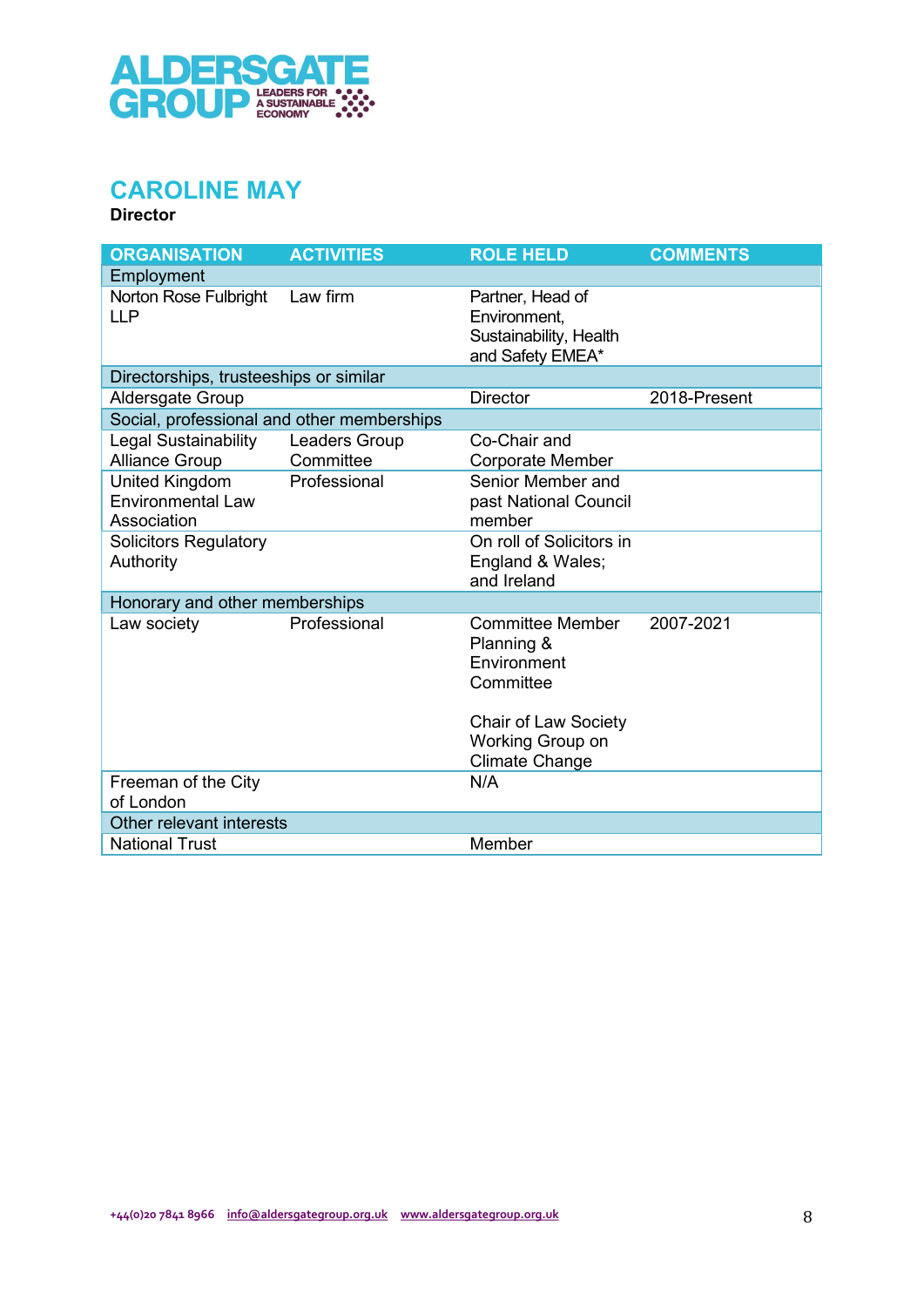

## NICK MOLHO

#### Executive Director

| <b>ORGANISATION</b>                                         | <b>ACTIVITIES</b>   | <b>ROLE HELD</b>    | <b>COMMENTS</b>        |
|-------------------------------------------------------------|---------------------|---------------------|------------------------|
| Employment                                                  |                     |                     |                        |
| Aldersgate Group                                            | <b>Third Sector</b> | Executive Director* | <b>Since 2014</b>      |
| Directorships, trusteeships or similar                      |                     |                     |                        |
| Loseley Fields Primary Primary School<br>School             |                     | Governor            |                        |
| Social, professional and other memberships                  |                     |                     |                        |
| <b>Solicitors Regulation</b><br><b>Authority Regulatory</b> |                     |                     | On rolls of solicitors |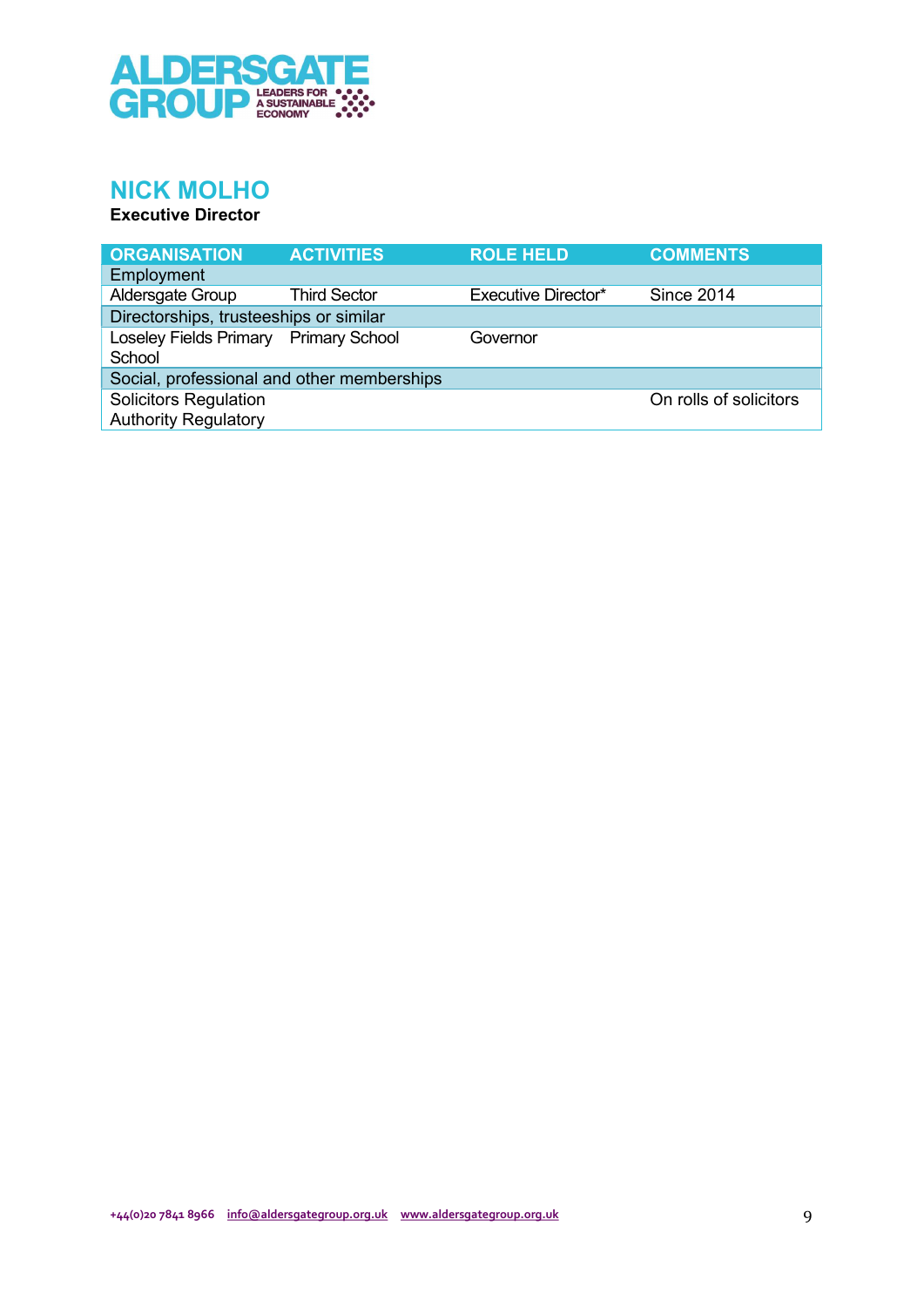

## DAVID SYMONS

| <b>ORGANISATION</b>                                         | <b>ACTIVITIES</b>                                                                          | <b>ROLE HELD</b>                  | <b>COMMENTS</b>                        |
|-------------------------------------------------------------|--------------------------------------------------------------------------------------------|-----------------------------------|----------------------------------------|
| Employment                                                  |                                                                                            |                                   |                                        |
| WSP in the UK                                               | Consulting                                                                                 | UK Director of<br>Sustainability* |                                        |
| Directorships, trusteeships or similar                      |                                                                                            |                                   |                                        |
| We Are The Voice<br>Aldersgate Group                        |                                                                                            | Trustee<br><b>Director</b>        | <b>Since 2019</b><br><b>Since 2015</b> |
|                                                             | Social, professional and other memberships                                                 |                                   |                                        |
| Institute of<br>Environmental<br>Management &<br>Assessment | Professional<br>Membership                                                                 | Fellow                            |                                        |
| Society for the<br>Environment                              |                                                                                            | Member                            |                                        |
| <b>National Trust</b>                                       |                                                                                            | Member                            |                                        |
| years                                                       | Past directorships, trusteeships and other relevant positions with end dates in the last 5 |                                   |                                        |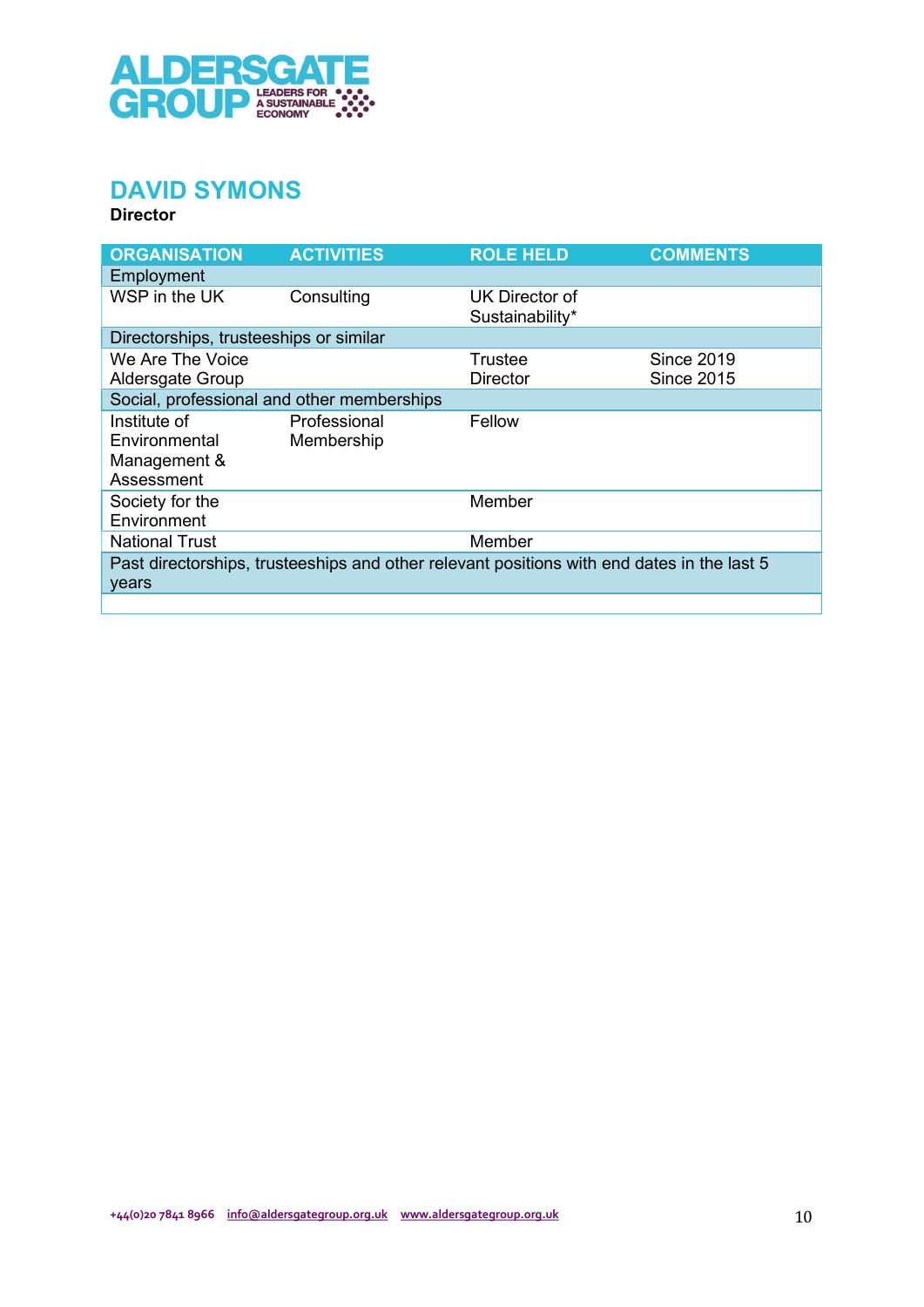

## MARY THOROGOOD

| <b>ORGANISATION</b>                        | <b>ACTIVITIES</b>  | <b>ROLE HELD</b>                                                              | <b>COMMENTS</b> |
|--------------------------------------------|--------------------|-------------------------------------------------------------------------------|-----------------|
| <b>Employment</b>                          |                    |                                                                               |                 |
| <b>Vestas Wind</b><br>Systems A/S          | <b>Turbine OEM</b> | Director, Head of<br><b>Public Affairs</b><br>Northern and Central<br>Europe* |                 |
| Directorships, trusteeships or similar     |                    |                                                                               |                 |
| Renewable UK<br>Concordis<br>International |                    | <b>Director</b><br><b>Trustee</b>                                             |                 |
| Aldersgate Group                           |                    | <b>Director</b>                                                               |                 |